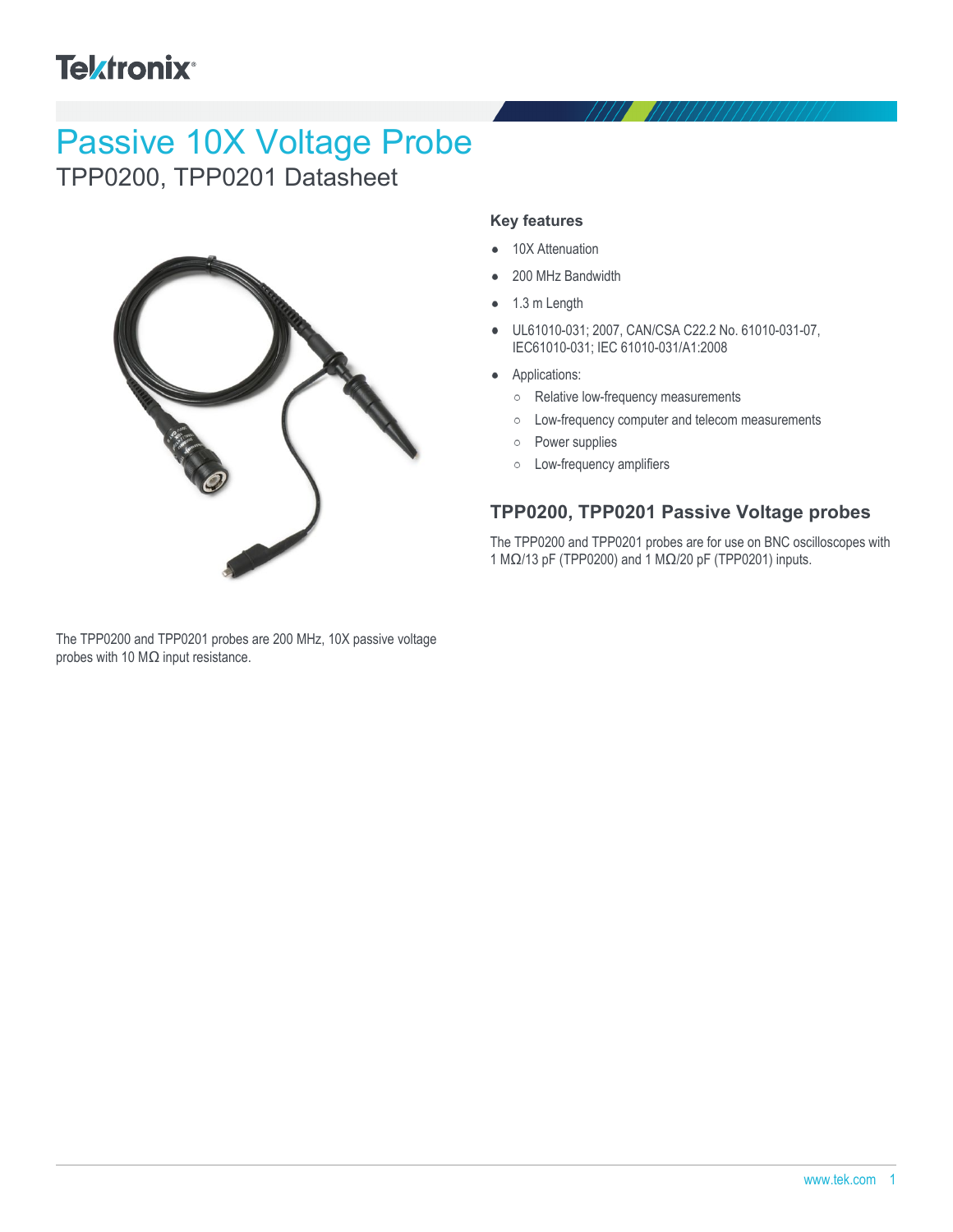### **Specifications**

All specifications are guaranteed unless noted otherwise. All specifications apply to all models unless noted otherwise.

### **Electrical characteristics**

| <b>Bandwidth</b>          | DC to 200 MHz                  |  |
|---------------------------|--------------------------------|--|
| <b>Rise time</b>          | <2.3 ns (typical)              |  |
| <b>Compensation range</b> |                                |  |
| <b>TPP0200</b>            | 8 pF to 18 pF                  |  |
| <b>TPP0201</b>            | 15 pF to 25 pF                 |  |
| Input resistance          | $10 \text{ M}\Omega \pm 1.5\%$ |  |
| Input capacitance         | <12 pF (typical)               |  |
| Propagation delay         | $-6.1$ ns                      |  |
| Maximum input voltage     | 300 V <sub>RMS</sub> CAT II    |  |
|                           |                                |  |

### **Physical characteristics**

#### **EMC, environment, and safety**

| Temperature range          |                                                                                                                |  |  |
|----------------------------|----------------------------------------------------------------------------------------------------------------|--|--|
| <b>Operating</b>           | -10 °C to +55 °C (14 °F to 131 °F)                                                                             |  |  |
| Nonoperating               | $-51$ °C to +71 °C (-60 °F to 160 °F)                                                                          |  |  |
| Humidity                   |                                                                                                                |  |  |
| Operating and nonoperating | 5% to 95% relative humidity (%RH) up to 30 °C (86 °F), 5% to 65% RH above +30 °C (86 °F) up to +55 °C (131 °F) |  |  |
| <b>Altitude</b>            |                                                                                                                |  |  |
| Operating                  | $<$ 3 km (9,842 ft)                                                                                            |  |  |
| Nonoperating               | $<$ 12.2 km (40,026 ft)                                                                                        |  |  |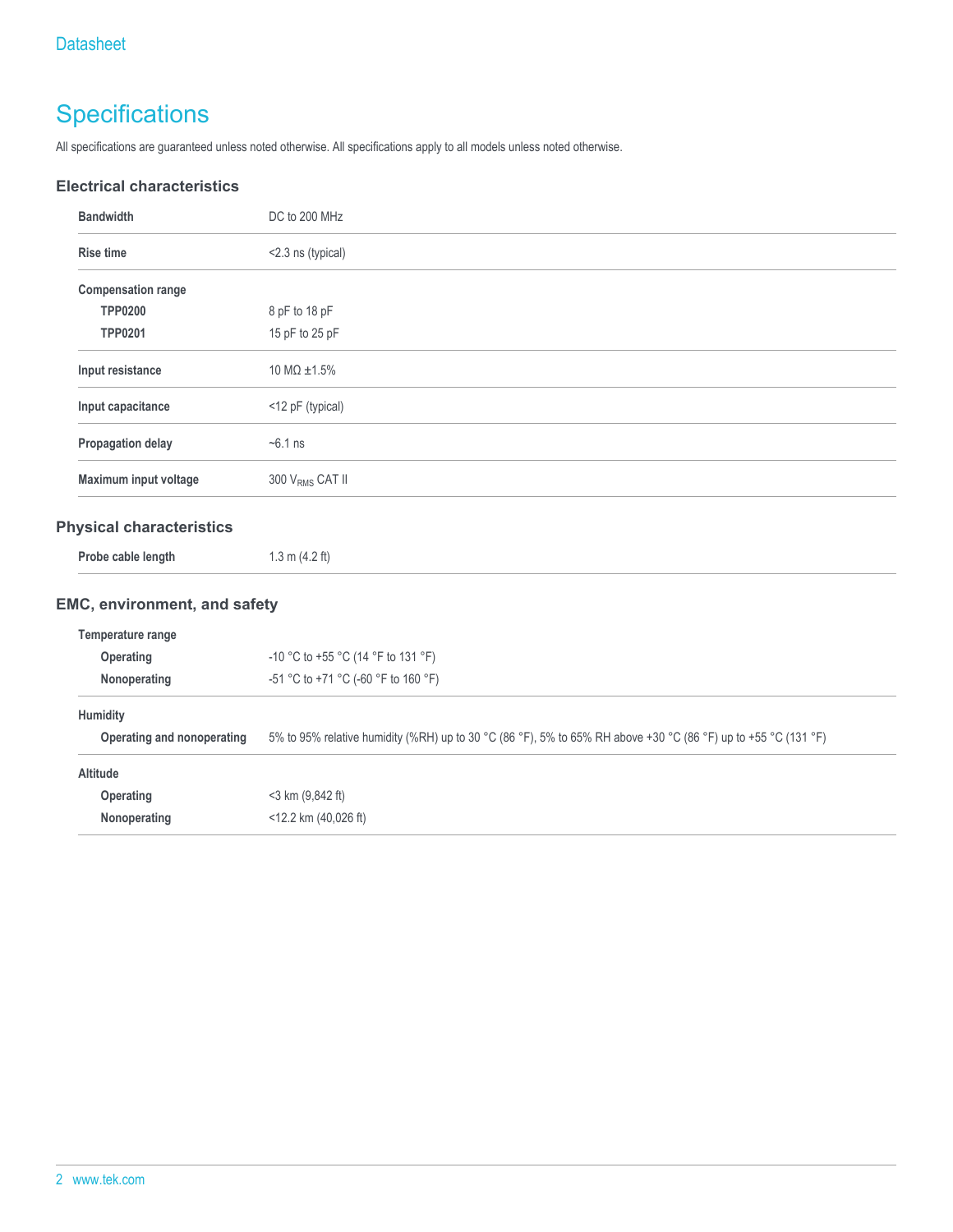### Ordering information

### **Models**

| <b>TPP0200</b> | For use with BNC oscilloscopes with 1 M $\Omega$ , 13 pF inputs |
|----------------|-----------------------------------------------------------------|
| <b>TPP0201</b> | For use with BNC oscilloscopes with 1 M $\Omega$ , 20 pF inputs |

### **Probe packages**

| TPP0201-PK10 | 10-pack of TPP0201 probes |
|--------------|---------------------------|
| TPP0201-PK50 | 50-pack of TPP0201 probes |

### **Standard accessories**

| 003-1433-xx | Adjustment tool             |
|-------------|-----------------------------|
| 013-0362-xx | Retractable hook tip        |
| 016-0633-xx | Color bands, 5 pairs        |
| 016-2028-xx | Long ground spring, 2 each  |
| 196-3521-xx | 6 in. alligator ground lead |

### **Warranty**

One-year warranty covering all parts and labor.

### **Recommended accessories**

| 013-0363-xx | Micro hook tip                                          |
|-------------|---------------------------------------------------------|
| 013-0366-xx | Universal IC cap                                        |
| 013-0367-xx | BNC-to-probe tip adapter, unterminated                  |
| 016-2016-xx | PCB-to-probe tip adapter, 10-pack                       |
| 016-2034-xx | Short ground spring, 2 each                             |
| 131-8831-xx | Compact probe-tip chassis mount                         |
| 196-3198-xx | 6 in. clip-on ground lead with 0.025 in. pin receptacle |
| 196-3512-xx | 12 in. alligator ground                                 |
| 206-0569-xx | MicroCKT test tip                                       |



Tektronix is registered to ISO 9001 and ISO 14001 by SRI Quality System Registrar.